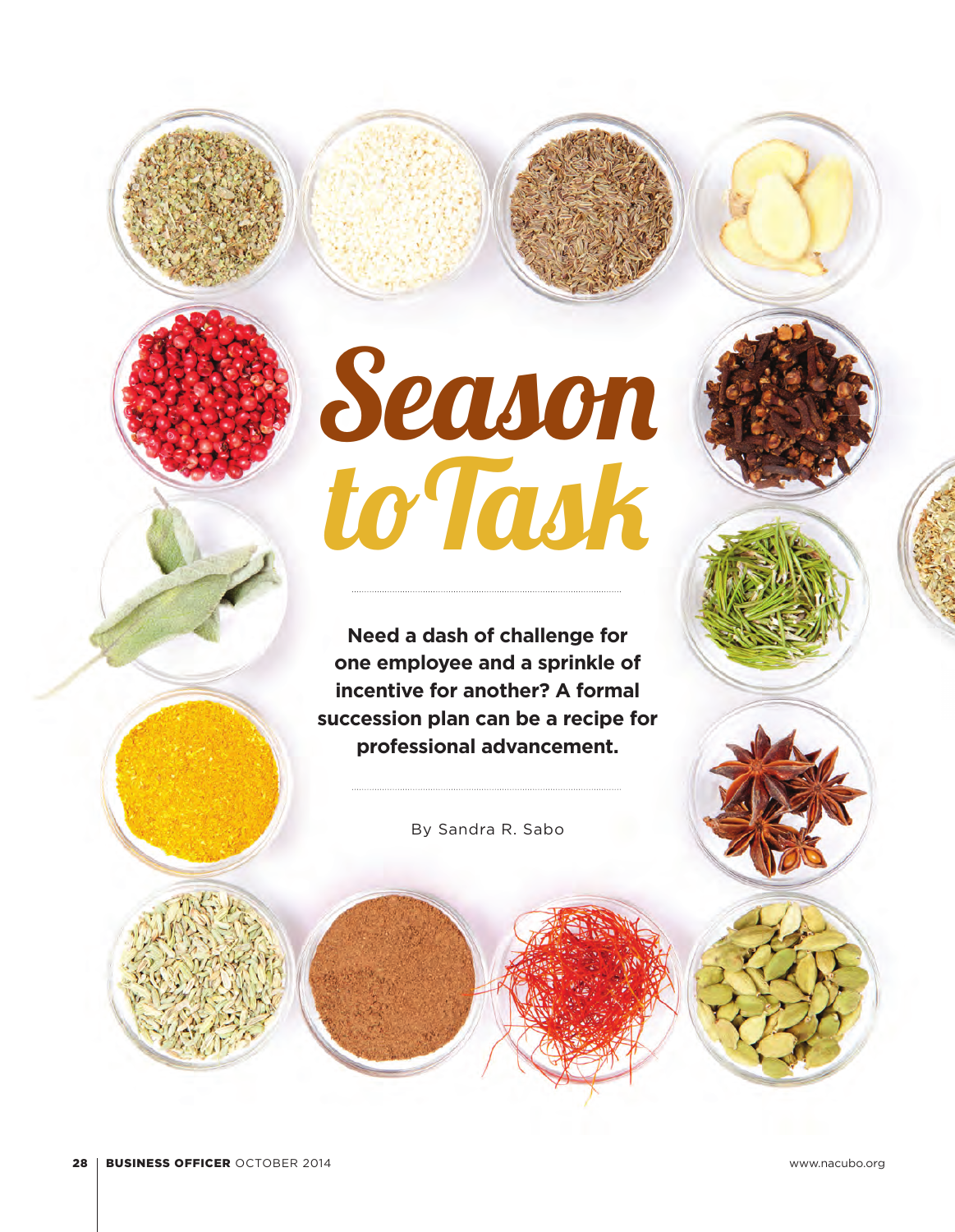

Let's say you win the lottery today and, excited about your unexpected good fortune, resign your position tomorrow. What's the likelihood your institution will have one or two current employees that you've seasoned to be ready and able to step into your hard-to-fill shoes?



Pretty low, suggests Patrick Sanaghan, president of The Sanaghan Group, an organizational consulting firm based in Doylestown, Pa. "I've been on a lot of board retreats where the leaders talk about the issue," he says, "but it's rare to find a campus with a formal succession planning model, complete with an org chart and list of people.

"Succession planning is the rigorous, disciplined process of making sure your internal pipeline has the talent you need to be successful in the future,"

Sanaghan continues. "But unlike the corporate sector, which builds 80 percent of its talent from within, higher education tends to bring in people from outside the institution." All those executive searches, however, consume valuable resources. "Recruiting has a high cost, when you're paying 20 to 30 percent of someone's salary and taking up people's time to evaluate candidates," says Chester "Chet" Warzynski, senior advisor, strategic financial initiatives, at Carnegie Mellon University, Pittsburgh, and a consultant to numerous universities (see sidebar, "Starting Gate for Systematic Talent Strategy" for an example of Warzynski's consulting projects). "When you have a pipeline, you don't have to do as many searches."

In fact, when Warzynski was director of organizational development at Cornell University, Ithaca, N.Y., six years ago, he estimated the university could save about \$2 million on searches annually by instituting succession planning. In addition to saving money, says Warzynski, developing a professional bench of diverse internal talent, based on predetermined ingredients, ensures business continuity by providing backup support and provides incentives for individual employees to grow through professional development opportunities.

"To increase staff productivity while decreasing costs, you have to challenge, develop, and empower people—and succession planning does all of those things," Warzynski believes.

#### **Spice Up Staff Skills**

From personal experience, Melissa Trotta knows what can happen on a campus with limited talent development initiatives. Now associate dean for executive education and strategic initiatives at the Johns Hopkins University School of Advanced International Studies, Washington, D.C., Trotta often saw high-potential co-workers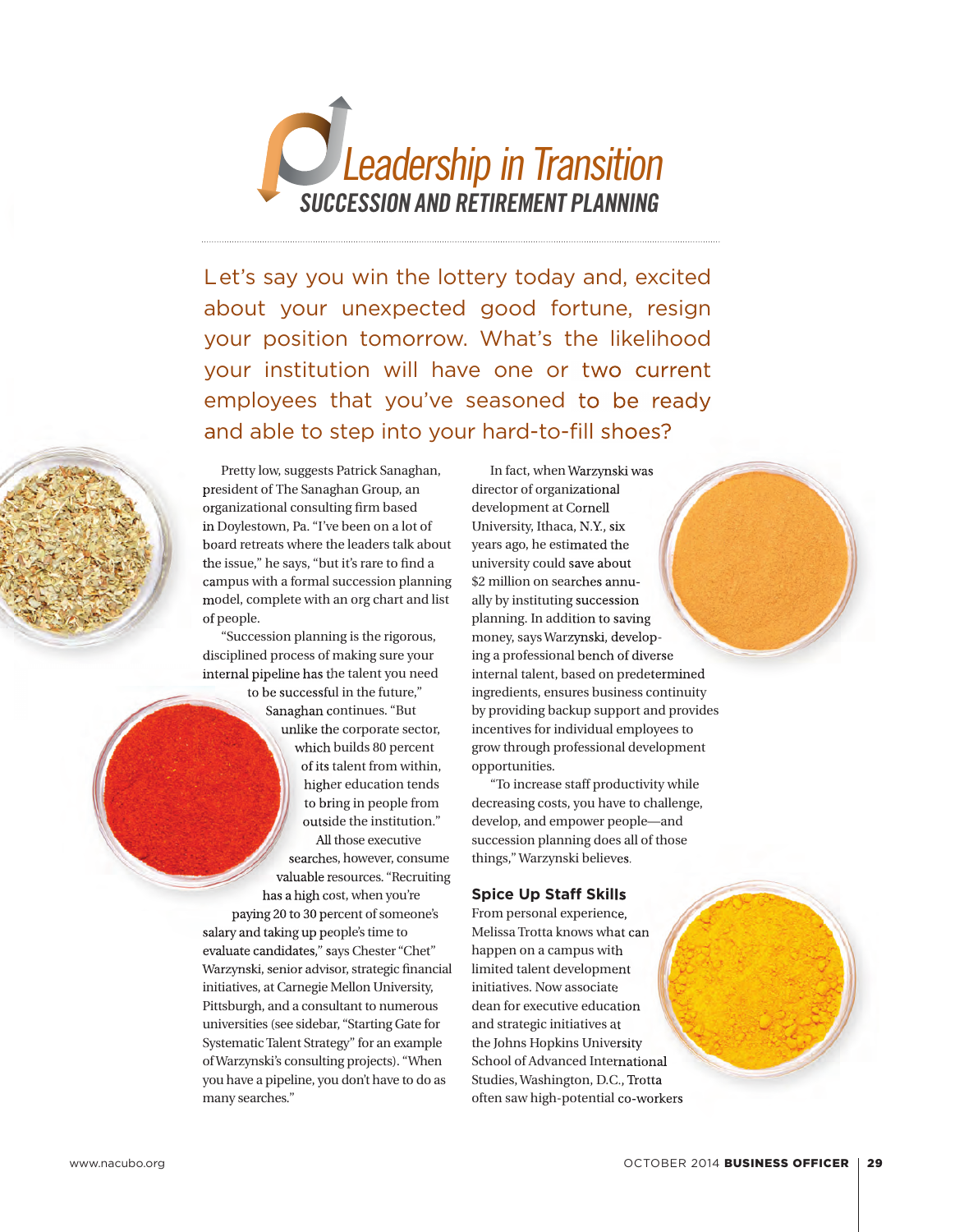at other institutions walk out the door when they did not see viable career paths internally.

"In many instances, I witnessed talented individuals leaving for positions at other colleges and universities, for opportunities in the corporate sector, or, in some cases, without subsequent positions identified prior to their departure," she says. "The academic, social, and personal development of students are core functions of a university. By extension, it is ironic that so little personal and professional development of administrative employees takes place on most campuses."

Trotta herself left one administrative position after seven years because of minimal institutional support and no clear opportunities to advance. She notes, "While I engaged in extensive networking around campus as a means of identifying a more senior role in another part of the university, no such positions emerged, despite more than a year's effort on my part."

Stories like Trotta's can have happier endings both for individuals and the institutions that employ them. To retain your own talent—especially the people specifically recruited for their ability to perform at a high level—lay the foundation for solid succession planning and staff seasoning with these steps.

## **Grooming Possible Successors**

**M** hen the day comes for Mary Lou Merkt to stop working at Furman University, she believes it is her responsibility to leave behind colleagues who could take her place. "It's up to me to mentor these folks and present them in the best light to the president and the trustees," says Merkt.

As Furman's vice president for finance and administration, Merkt counsels those on her staff interested in moving up to hone management skills, complete master's degrees, and become active in the regional association of college and university business officers. She assigns broader responsibilities to colleagues with the needed skills and the desire to advance within the organization; she views cross-training as another important aspect of leadership development.

Merkt acknowledges that she risks losing the employees she is grooming, as they become more visible to leaders at Furman and at other schools looking for top talent. "That's just the chance I have to take," she says. "If they do fly away, I have to remember I was the one who gave them their wings."

Within the SACUBO region, Merkt serves as a mentor to others who would like to become CBOs. One such relationship had a real-world component. After conversations with an aspiring CBO about resumes and interviews, Merkt extended an invitation to spend time in her office at Furman. She recalls, "The first two days, he joined me for meetings and participated in all other aspects of my job, to see how to solve problems day to day and maintain relationships across campus. Near the latter part of his visit, he worked independently, so he could be the vice president and see how it all works."

**Engage in workforce planning.** Narrowly defined, succession planning focuses on identifying and preparing current employees to eventually move into a handful of key, mission-critical leadership positions, such as CFO and

## **Flashback … 8 Years Ago**

**In a January 2006** *Business Officer* **article on workforce development …** "Managers also have a specific goal in their performance plans that focuses on developing employees and providing them with career opportunities well beyond their current position so they can have a satisfying career at Yale—either growing within their position or moving up within the organization. In finance and administration, senior managers work toward this goal by holding talent planning sessions where they share ideas about emerging stars who might be ready to advance and long-term employees who may flourish with the challenge of a special project."

JANET LINDNER, associate vice president for administration, Yale University, New Haven, Conn., and JANET CASTRICUM, vice president, organizational consulting, Right Management Consultants, Stamford, Conn.

CIO. Both Warzynski and Sanaghan recommend a more comprehensive approach, one that aims to develop leaders at all levels.

"You can create a pipeline to develop talent for key positions while also offering opportunities for growth to other interested employees. A career planning program linked to succession can be a way of covering the entire organization," says Warzynski.

For Mark Coldren, associate vice president of human resources at Ithaca College, Ithaca, N.Y., succession planning starts with identifying key leadership competencies, no matter what the position. Although Ithaca does not yet have a succession plan, it is moving in that direction by first building solid staffing plans for the future. "Be pragmatic about your core competencies, being careful that they don't turn into an exhaustive list," Coldren advises. Characteristics might include such attributes as strategic thinking, ability to manage, business knowledge, and ➤ valuing diversity.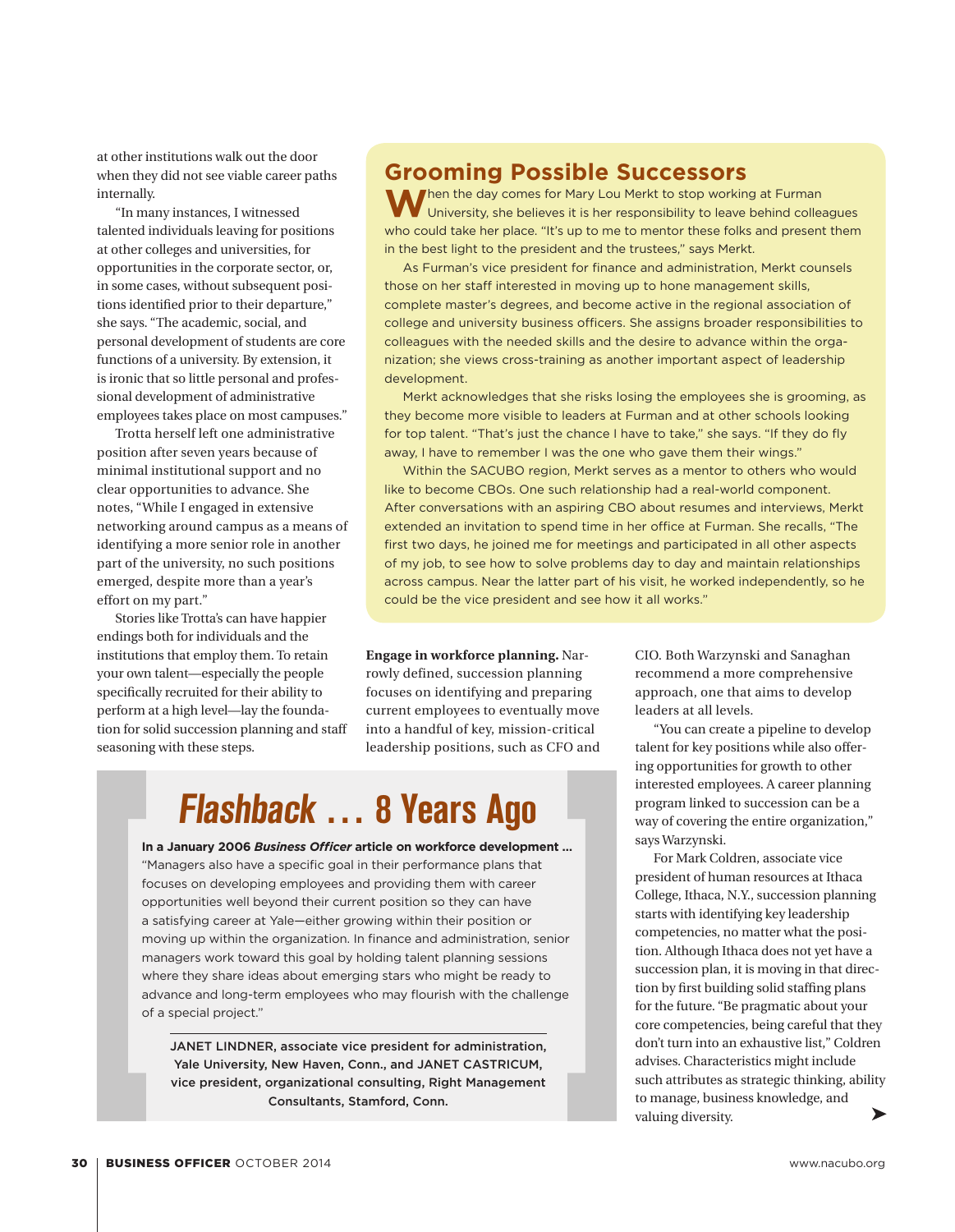## **Starting Gate for Systematic Talent Strategy**

The State University<br>
of New York (SUNY) recently launched a pilot program to develop a competency-based succession planning process for its 64 institutions, including research universities, community colleges, and academic medical centers.

Through the pilot program, SUNY will develop, test, and refine a system to ensure that it continues to attract, develop, retain, and place employees in positions where they will have the greatest impact on the system's strategic mission and plan. And the pressure is on, as SUNY estimates that 44 percent of its staff—or more than 26,000 people—will become eligible for retirement within the next five to 10 years.

| <b>TABLE Talent Management Matrix</b> |                                                                                                                                                                                                                         |                                                                                                                                                                                                       |                                                                                                                                                                                                                                                                                  |
|---------------------------------------|-------------------------------------------------------------------------------------------------------------------------------------------------------------------------------------------------------------------------|-------------------------------------------------------------------------------------------------------------------------------------------------------------------------------------------------------|----------------------------------------------------------------------------------------------------------------------------------------------------------------------------------------------------------------------------------------------------------------------------------|
| <b>NUTRINTIA</b>                      | May be new in the job. May<br>be in the wrong job/wrong<br>manager.<br><b>ACTION:</b> Give time for<br>development or needs<br>intervention                                                                             | Valued talent; capacity for<br>advancement after further<br>potential has been realized.<br><b>ACTION:</b> Look for opportuni-<br>ties for growth and new<br>experiences.                             | Capacity for immediate<br>advancement. Potential for<br>senior succession.<br><b>ACTION:</b> Look for opportuni-<br>ties to promote. Give top-level<br>assignments. Partner with<br>executives Reward and<br>recognize.                                                          |
|                                       | May be new in the job or<br>organization. May have lost<br>pace with the changes in the<br>organization.<br><b>ACTION:</b> Continue orientation.<br>Give time for development.<br>Challenge with clear<br>expectations. | Steady and dependable<br>performer, but capable of<br>more. May not understand<br>changes in the organization.<br><b>ACTION:</b> Challenge, allow<br>opportunities for growth and<br>new experiences. | Capacity for immediate,<br>one-level advancement.<br>Consider best track-individual<br>contributor, project manager,<br>or general manager.<br><b>ACTION: Look for</b><br>opportunities to expand<br>role and challenge, reward,<br>and recognize. Engage in<br>decision making. |
|                                       | Has reached job potential and<br>is underperforming.<br><b>ACTION:</b> Manage performance,<br>set clear improvement plan, or<br>exit organization.                                                                      | Steady and dependable and<br>has reached career potential.<br><b>ACTION:</b> Engage, challenge,<br>focus and motivate.                                                                                | Excellent performer; has<br>reached career potential.<br><b>ACTION:</b> Engage in training<br>others. Challenge, reward,<br>and recognize.                                                                                                                                       |
|                                       | 1<br>$\overline{2}$                                                                                                                                                                                                     | $\overline{\mathbf{3}}$<br><b>PERFORMANCE</b>                                                                                                                                                         | $\overline{\mathbf{A}}$<br>5                                                                                                                                                                                                                                                     |

**The Talent Management Matrix, developed by Cornell University and based on a nine-section model used by GE and others in the corporate sector, can help institutions identify performance gaps, professional development opportunities, and candidates to prepare for promotion.**

Chester "Chet" Warzynski, senior advisor, strategic financial initiatives, at Carnegie Mellon University, Pittsburgh, serves as a consultant for the pilot program, which involves representatives of 10 SUNY campuses. "In the end, the ideal would be for every SUNY institution to have a succession plan for key positions and a pipeline of diverse candidates," he says. "That would enable each institution to select people throughout the system, providing incentives for staff to grow, learn, and advance."

One tool Warzynski finds useful is a talent management matrix (see table), which helps managers and senior leaders to assess other would-be leaders by comparing current performance with future potential—and taking appropriate actions as noted in the table. The top right corner of the matrix will apply to your best performers with the most potential—those whom the institution would do well to further train and motivate.

SUNY's pilot program will focus on answering eight key questions, which other institutions might find helpful in developing or revising their own succession planning process.

■ What are the characteristics and components of an effective competency-based succession management system?

- $\blacksquare$  What are the key positions at our institution to include within a succession planning process?
- $\blacksquare$  What criteria or competencies should we use for selecting high-potential leaders for key mid- and senior-level positions?

■ What best practices are used by top corporations and universities in competency-based succession management? ■ How would line managers identify, develop, and select

people for succession to key positions? ■ How would senior leaders hold managers accountable for

identifying, developing, and advancing high-potential leaders to replace people in key positions?

 $\blacksquare$  How will the institution know when its competency-based succession management process is successful? What metrics would be used to evaluate and determine success?

 $\blacksquare$  What are the barriers and obstacles to implementing a succession planning process at the institutional level [and at the system level]? How would they be resolved?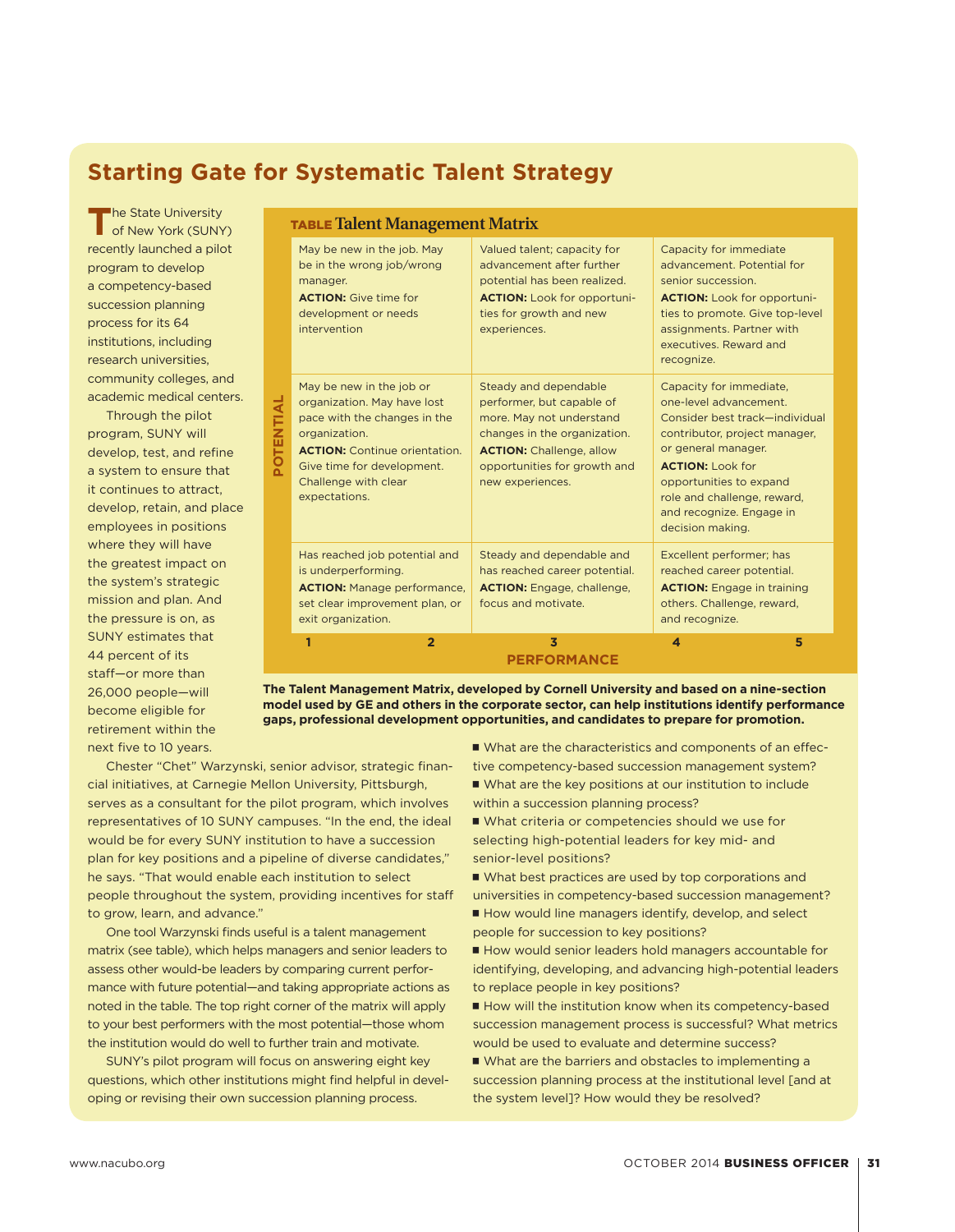Next, he says,<br>
inting the thin thinking alumin of the thing alumin of the thing alumin of the continue of the continue of the continue of the continue of the continue of the continue of the continue of the continue of the "You look at the individual positions. For the chief business officer, for example, what other financial or strategic competencies would you add?" In 2013, Ithaca followed the competency exercise with a workforce plan—looking at the talents and skills within the entire organization as it currently exists and considering what positions and competencies will be needed in the next few years to fulfill the institution's strategic objectives.

"Ideally, every time you have an opening, you take a step back and look at your plan before immediately posting the same position," Coldren notes. "Maybe your three- to five-year analysis of talent and needs will point to not filling that same position but absorbing the work somewhere else and creating a new position. And maybe you can promote someone into that new position, for a totally different opportunity."

"Every hire we make has to be strategic, rather than taking someone just to fill the slot," concurs Mary Lou Merkt, vice president of finance and administration at Furman University in Greenville, S.C. (see sidebar, "Grooming Possible Successors").

#### **Identify and assess potential leaders.**

Merkt encourages her group's managers to think carefully about every position and how they would fill it should a sudden vacancy occur. Who, for example, acts in a leadership role even if not currently in a position of responsibility?

"When you have that discussion as a group, it's pretty easy to see right away that you might have great leadership possibilities in IT, for example, but not in finance—or vice versa," she says. Based on existing attributes, assessments of current and potential skills, and other performance indicators, you can identify ways each employee can maximize his or her potential within your institution.

According to Sanaghan, those who bubble to the top as future

### **Cultural Changes Underway**

**O**ver the past few years, the University of California, Davis (UC Davis), took a hard look at the demographics of its workforce by job groups. Based on years of service, age, and other data, the university determined that chief administrative/academic officer positions posed the biggest risk for retirements within the upcoming five years.

About the same time, the University of California System conducted a staff engagement survey. The results revealed that employees had a high interest in receiving more support from supervisors and managers and wanted to better understand the opportunities for career development and progression within the organization.

"When we coupled the survey results with the highest-risk positions for exits, and looked at the internal feeder pool, two programs came out of it," says Susan Gilbert, associate vice chancellor, human resources, at UC Davis.

**Administrative Officers for the Future.** This program, launched in 2013, is intended to build bench strength. Based on the competency model UC Davis developed for chief administrative officers, the seven-month program blends classroom instruction with e-learning, assessments, writing assignments, team projects, and individual development planning. It culminates in group project presentations, which are critiqued by a cabinet of UC Davis leaders.

"In the future, when key positions become available, we want to have a pool of highly qualified internal candidates for consideration by the hiring managers," Gilbert explains. "The program will continue as long as the organizational need associated with turnover and vacancies exists, then we will move to another program directed toward a different career path."

**Managers and supervisors initiative.** Based on the data analysis, the university now asks management to initiate a professional development discussion during each employee's annual performance evaluation. It's a deliberate attempt to allow managers to better understand their employees' career goals, and then provide them with development experiences or refer them to a career counselor dedicated to serving UC Davis employees.

"With these first two activities, we hope to socialize discussions and terminology related to succession planning. They are precursors to future programs that will focus on human resources as a strategic capability across the entire organization," Gilbert explains. "We know where we want to be with succession planning, and we've just begun the journey—which will lead to a big culture change."

For example, she says, UC Davis had not placed a lot of programmatic emphasis on internal career progression. University employees have commented that external candidates are being hired for many high-level positions. Consequently, staff are seeking ways to develop their own skills to be competi-competi tive candidates for those jobs.

"Building our bench strength is one motivation, but also going externally to fill positions causes people to feel marginalized and not valued. This can lead to lower levels of engagement, which can result in a lack of motivation for giving 100 percent of effort," Gilbert says. "We'd rather provide developmental opportunities to boost the engagement level and leverage that energy."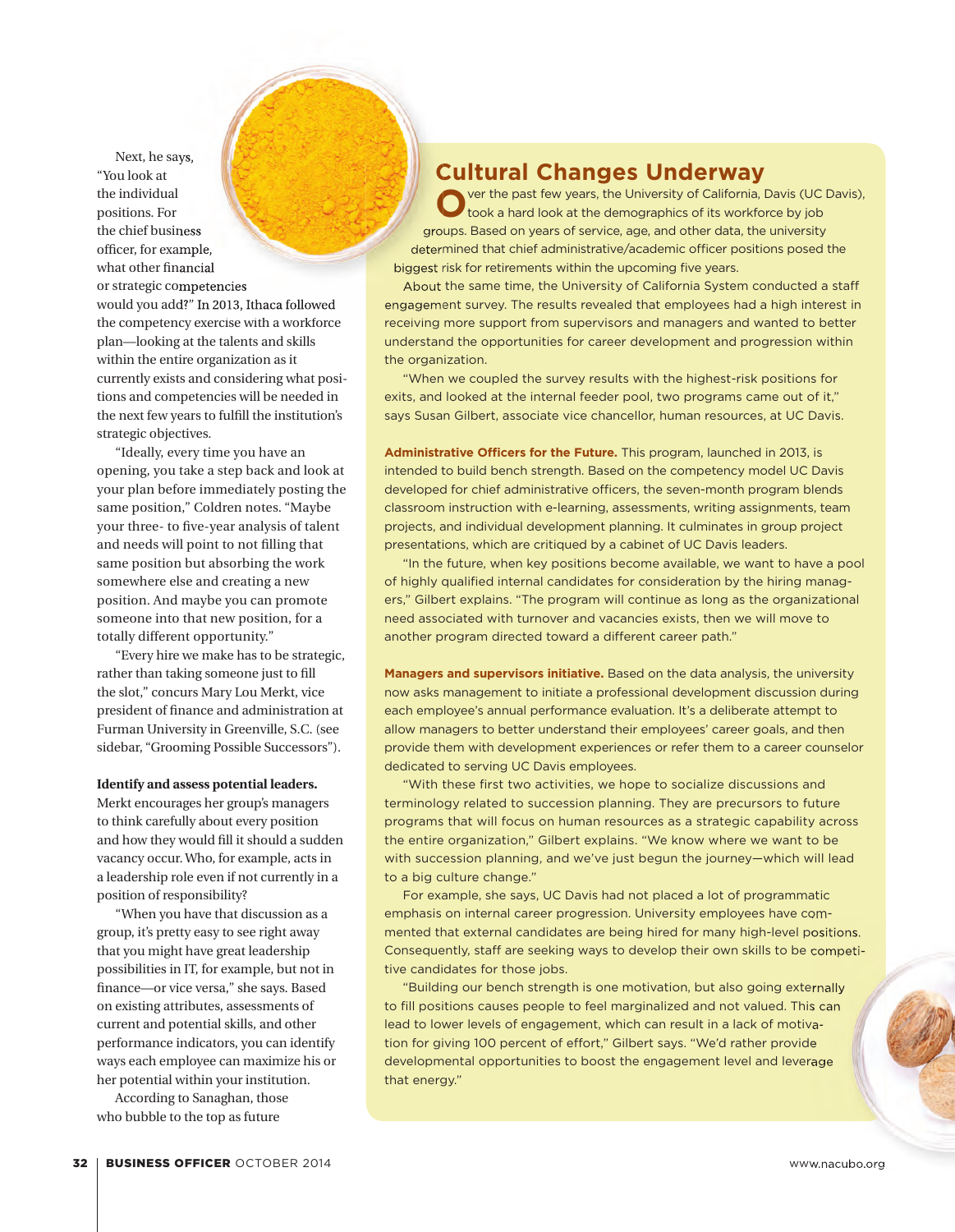leaders—known in the corporate sector as "high potentials"—usually represent the top 5 percent of employees. They require specialized attention, including a plan for developing their readiness skills to move up, through, or across the organization as needed.

When you select the people with the highest potential to succeed campus leaders in the future, Sanaghan offers two points of caution. First, he says, make sure you don't fall into the trap of "comfortable cloning"—choosing people who are just like you in terms of race, gender, personality, areas of strength, and so forth.

"Also, remember the 'stylistic invisibles'—the quiet, thoughtful, and maybe introverted people who have the competencies to do a job well but are often overlooked in favor of more charismatic, articulate extroverts. Those quiet and shy people need to be developed, too," says Sanaghan.

If you don't currently have anyone on your staff to train or mentor into readiness for a future position, have a plan in place for external hiring. "You have to be prepared to start a search quickly, which means keeping the position description up-to-date, knowing which search firms you'd consider using, and knowing when and where you'll advertise," says Merkt. In a succession plan, she advocates including a list of outsourcing solutions, such as firms specializing in interim placements.

**Provide a rich menu of development opportunities—and the rationale behind them.** As executive director for university organizational and professional development at Virginia Tech, Blacksburg, Va., Lori Baker-Lloyd oversees the university's Executive Development Institute (EDI) and Management Academy. The former identifies and grooms high-potential senior leaders for the university, while the latter focuses on developing future leaders (middle to uppermiddle managers). For both annual leadership

programs, vice presidents and deans make the nominations;

Furman University's Mary Lou Merkt encourages her group's managers to think carefully about every position and how they would fill it should a sudden vacancy occur. is a strip controlled alumni of controlled alumni of the controlled to propriate the propriations. From the propriation and the propriation are propriated at each of the particle of examples all to once the discovered some

Baker-Lloyd's unit works with a senior management committee to select the participants; and the president's office provides the funds. The nominating unit, however, is expected to provide funding and support for additional development opportunities.

Since EDI's introduction in 2008, 121 employees have completed the seven-month program. Of those out of the program more than a year, almost 40 percent have been promoted or taken on expanded responsibilities; only 11 percent have left the university, primarily for personal rather than professional reasons. Baker-Lloyd keeps EDI alumni active and visible by (1) circulating their names when senior leaders form task forces, and (2) asking them to mentor Management Academy participants.

To manage expectations, Baker-Lloyd emphasizes the importance of open communication with EDI participants. "We are very clear about Virginia Tech wanting to develop bench strength, so that we have people trained and ready when opportunities become available," she says. "We are beginning to emphasize that, by completing the program, they become well-equipped to be viable candidates for future positions—but that there are no guarantees."

Having researched internal leadership programs within higher education for her dissertation, Melissa Trotta underscores the need for such communication. When

alumni of leadership programs, for example, she discovered some had no idea why they had been nominated to participate. Others thought the program was remedial and meant to address a performance shortcoming rather than expand learning opportunities.

interviewing

Chet Warzynski encourages colleges and universities to expand beyond formal leadership programs, perhaps borrowing ideas from the corporate sector. Large companies, for example, typically offer job rotation, job shadowing, mentoring, and on-the-job stretch assignments, in addition to classroom training, experiential learning programs, and executive centers that assess and develop potential.

#### **Keep your plans and programs fresh.**

"Succession plans and competency models need to be live documents, not something you never edit or revise," believes Baker-Lloyd. That's why Virginia Tech plans to revisit the competency model it created six years ago and use it as a foundation for its Executive Development Institute curriculum.

"The whole world has changed in that time, providing new challenges for higher education," she continues. "In addition, we have a new president, which means